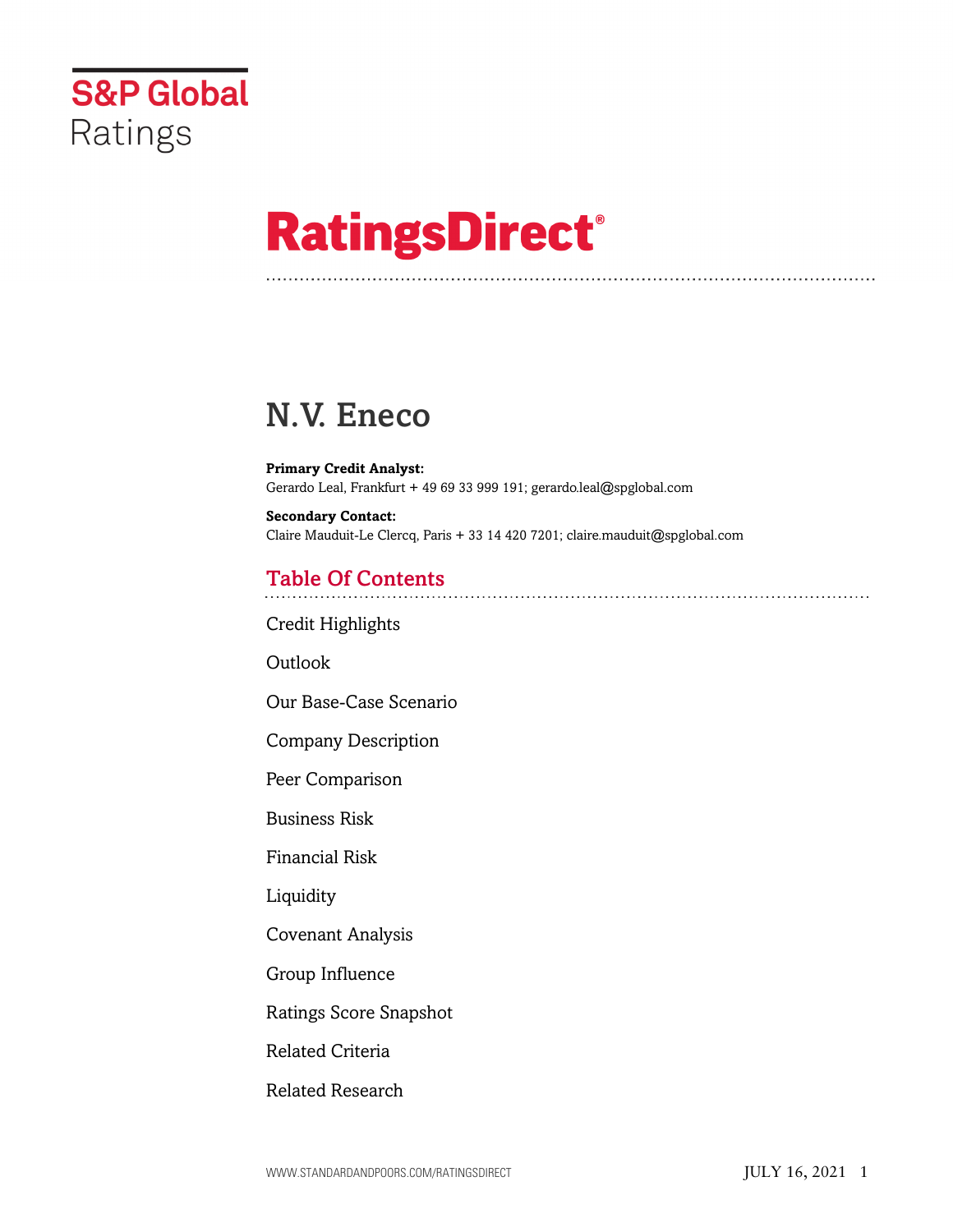## N.V. Eneco



## <span id="page-1-0"></span>Credit Highlights

| <b>Overview</b>                                                                                                                           |                                                                                                                  |
|-------------------------------------------------------------------------------------------------------------------------------------------|------------------------------------------------------------------------------------------------------------------|
| <b>Key strengths</b>                                                                                                                      | <b>Key risks</b>                                                                                                 |
| About 50% of EBITDA comes from low-risk subsidized renewable generation<br>and district heating, providing a stable stream of cash flows. | As subsidies decline and merchant capacity increases, Eneco<br>will need to prudently manage its price exposure. |
| Our assumption that Mitsubishi has the ability and willingness to provide<br>extraordinary financial support to Eneco.                    | Pressures continue in the supply business due to increasing<br>competition.                                      |
| Prudent financial policy resulting in stable and robust credit metrics.                                                                   | We expect Eneco will remain a relatively small player compared<br>with other integrated European utilities.      |

*Eneco's updated strategy focuses on remaining a leading player amid the energy transition, targeting climate neutrality by 2035.* On June 15, 2021, Eneco updated its long-term strategy and announced that it aims to be carbon neutral by 2035. This entails Eneco's own activities and the energy supplied to its customers, meaning that the strategy's reach covers scope 1, 2, and 3 emissions. Eneco aims to provide 100% of green electricity to its residential customers by 2020 and to its business customers by 2030. To this end, Eneco targets doubling its own renewable capacity to 3.2 gigawatts (GW) by 2025 from close to 1.7 GW as of end of 2020. At the same time, Eneco will accelerate innovation and investment in about 2 GW of sustainable heat sources, such as geothermal, large-scale heat pumps, heat buffers, and residual heat utilization. These investments should support customer contracts increasing to 6.9 million by 2025 from 5.9 million today, which is another target of Eneco's updated strategy. Financially, Eneco aims to triple its net profit by 2025 compared with 2020.

*Eneco's competitive position benefits from a business mix that we view as well aligned with the energy transition.* For example, because of its sizable renewable fleet (4.8 GW, made up of 1.7 GW of own capacity and the remainder controlled capacity) and district heating activities, which are characterized by lower carbon emissions than, for example, gas or oil heating. We believe companies with an asset portfolio and strategy aligned with the energy transition will have an advantage compared with players that will incur higher costs to adapt to, for example, a cleaner generation mix. We believe that the updated strategy will contribute to protect Eneco's leading position within the European energy transition.

*Despite capital expenditure acceleration, we expect Eneco will continue posting funds from operations to debt consistently above 50%.* The updated strategic plan entails about €2 billion of investments from 2021-2025, resulting in a yearly average capital expenditure (capex) of €400 million. Although this is an acceleration from an average of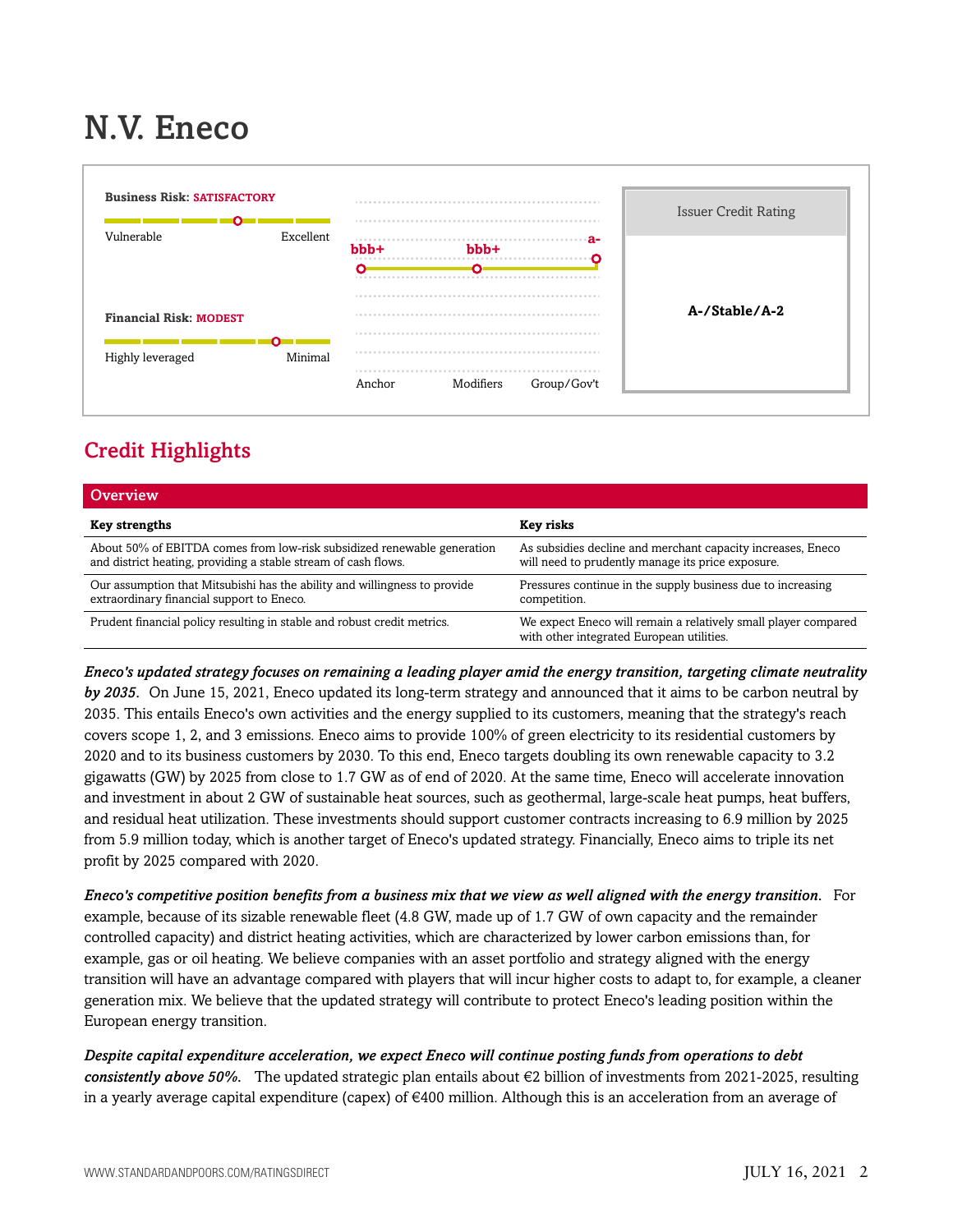€330 million over the past three years, investments remain well within Eneco's operating cash flow generation, which we forecast at an average of €520 million over the same period.

*We expect shareholders will remain supportive of Eneco's credit quality.* Our rating on Eneco benefits from a one-notch uplift for support coming from our expectation that its main shareholder, Mitsubishi Corp. (A/Stable/A-1) has the willingness and ability to provide extraordinary financial support. In addition, the rating reflects our expectation that Eneco's shareholders will uphold its historically prudent financial policy.

#### **Outlook: Stable**

The stable outlook on Eneco reflects that on its main shareholder, Mitsubishi.

It also reflects our expectation that Eneco's subsidized or long-term contracted and district heating operations will continue delivering stable cash flows, underpinning the group's credit quality.

Furthermore, we believe Eneco will be able to sustain funds from operations (FFO) to debt consistently above 50% while expanding its renewable fleet due to a supportive financial policy. This is despite the risk that the company could engage in small-to-midsize mergers and acquisitions (M&A), which historically has been part of its strategy but was put on hold during the company's sale. As such, we expect the company's metrics to remain within the range for the 'bbb+' stand-alone credit profile (SACP).

#### Downside scenario

We could lower the ratings if Mitsubishi's credit quality deteriorates, thereby reducing its ability to provide extraordinary support to Eneco.

A downgrade over the next two years would also result from a more aggressive capex acceleration or unexpected M&A that result in its FFO to debt dropping below 50%. This could also occur, for example, if the output of the wind fleet was much lower than currently anticipated; or if the company lost significant market share in its supply segments.

#### Upside scenario

An upgrade is unlikely over the next two years. Since we cap the group support that Eneco receives at one notch below the 'A' rating on Mitsubishi, any upside to its 'bbb+' SACP to 'a-' would not yield a higher issuer credit rating.

We believe the upside in terms of stand-alone credit quality is limited for now. Eneco is in an expansion cycle, and we believe capex will exhaust some of the company's financial headroom. We also believe there is some inherent volatility in Eneco's trading and supply businesses.

We would consider upside to the SACP conditional upon Eneco's strategic plan being able to deliver stable and profitable cash flows, particularly from new subsidy-free capacity. Upside would also require the financial commitment from management and shareholders to a higher stand-alone level.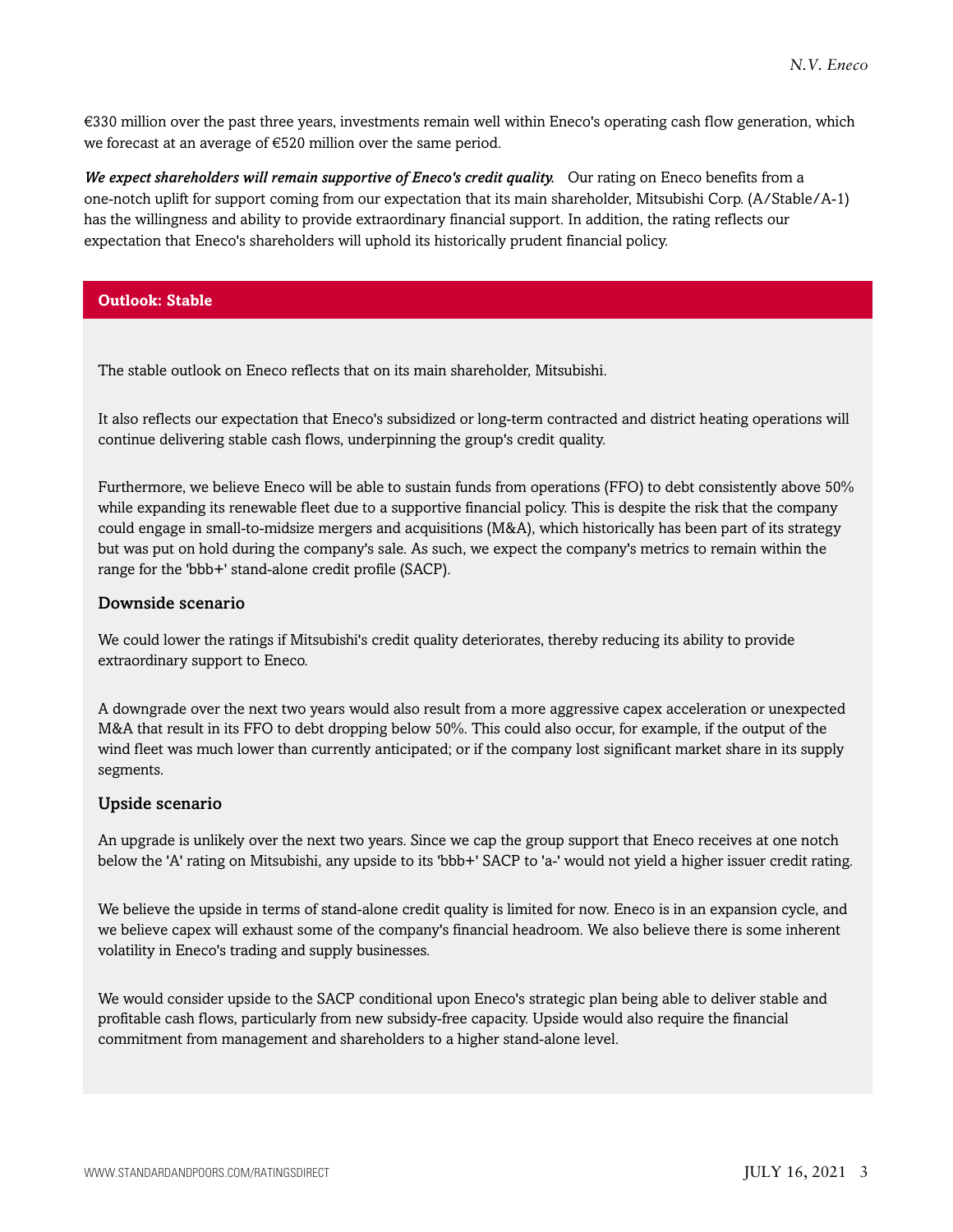## <span id="page-3-0"></span>Our Base-Case Scenario

#### Assumptions

- 50% of Eneco's EBITDA coming from subsidized renewable generation and district heating over 2021-2023.
- Eneco remaining with a long-term hedging approach to manage commodity price risk. We assume no exposure to power prices over the next three years (i.e. 100% hedged).
- Eneco's focus on digitization and synergies resulting in increasing margins over 2021-2023, supporting EBITDA and FFO generation.
- Eneco retaining its leading position as an integrated player in the Benelux region, despite competitive pressures on retail business.
- Offshore wind farms Borssele III and IV contributing to Eneco's EBITDA as of 2021 after becoming fully operational in January 2021.
- Significant working capital outflow in 2021 due to normalization after COVID-19 tax deferrals.
- Investment focus on doubling owned renewable capacity to 3.2 GW by 2025, which translates into capex of about €430 million in 2021 and €575 in 2022 (excluding acquisitions).
- We assume Eneco will go back to acquiring midsize targets over the medium term, in order to accelerate growth of its supply business. We assume acquisitions of close to €200 million in 2021 and €50 million in 2022.
- No material bad debt provisions from ongoing pandemic.
- Debt issuance of about €100 million in 2022.
- Dividend distributions at about 50% of previous year's net income.

#### Key metrics

| N.V. Eneco--Key Metrics*        |                               |       |             |             |             |  |  |  |
|---------------------------------|-------------------------------|-------|-------------|-------------|-------------|--|--|--|
|                                 | --Fiscal year ended Dec. 31-- |       |             |             |             |  |  |  |
| (Mil. Euro)                     | 2019a                         | 2020a | 2021e       | 2022f       | 2023f       |  |  |  |
| <b>EBITDA</b>                   | 472.3                         | 502.3 | 550-570     | 620-640     | 660-680     |  |  |  |
| Funds from operations (FFO)     | 394.9                         | 443.0 | 480-500     | 530-550     | 570-590     |  |  |  |
| Capital expenditure             | 350.9                         | 393.0 | 420-440     | 575-595     | 440-460     |  |  |  |
| Free operating cash flow (FOCF) | 111.0                         | 166.0 | $(80-100)$  | $(10-30)$   | 100-120     |  |  |  |
| Debt                            | 461.8                         | 503.1 | 740-760     | 895-915     | 950-970     |  |  |  |
| Debt to EBITDA (x)              | 1.0                           | 1.0   | $1.3 - 1.4$ | $1.4 - 1.5$ | $1.4 - 1.5$ |  |  |  |
| FFO to debt $(\% )$             | 85.5                          | 88.1  | 60-70       | 55-65       | 55-65       |  |  |  |
| FOCF to debt (%)                | 24.0                          | 33.0  | $(0-20)$    | $10-(10)$   | $0 - 20$    |  |  |  |

\*All figures adjusted by S&P Global Ratings. a--Actual. e--Estimate. f--Forecast.

*We see Eneco's investment strategy as sustainable since growth will be largely funded with own cash flows.* We expect Eneco's €1.4 million capex over 2021-2023 will be funded by €560 million of accumulated cash, €100 million of debt, and the rest with own operation cash flows generated over the same period.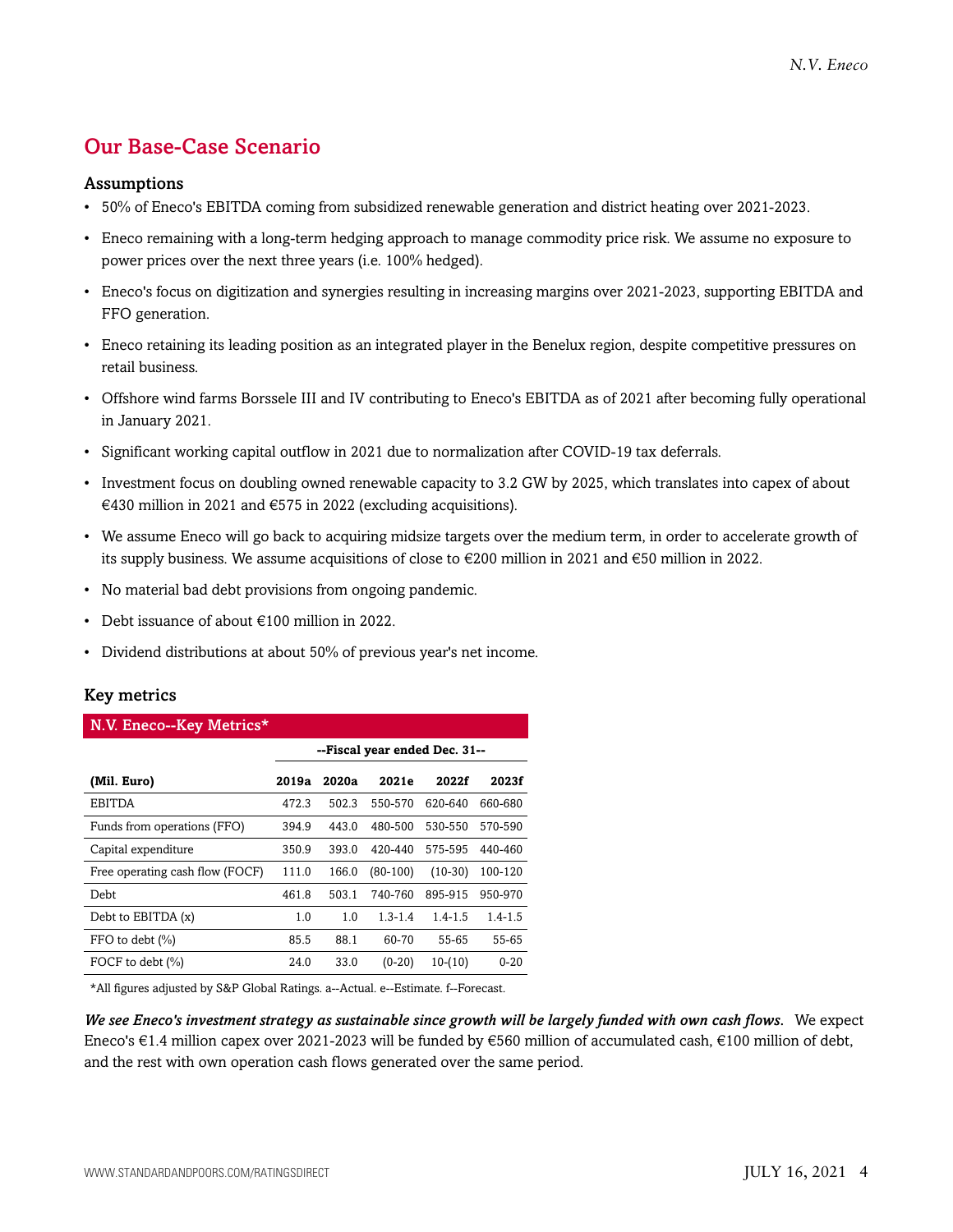*Borssele III and IV will contribute to EBITDA from 2021.* Eneco holds a 20% share in the 732MW Blauwwind project, which includes Borssele III and IV offshore wind farms. These plants became operational in January 2021. We expect their EBITDA contribution will support Eneco's cash flows over the upcoming investment cycle.

*We expect a significant working capital outflow in 2021 due to extraordinary COVID-19 measures enabled by the Dutch government over 2020.* This outflow relates mostly to energy tax payments deferred by Eneco's customers, which were cashed in by the company in December 2020, and which Eneco paid to the government in January 2021. We expect this will represent most of the  $\epsilon$ 150 million working capital cash outflow that we forecast for 2021.

## <span id="page-4-0"></span>Company Description

N.V. Eneco (formerly N.V. Eneco Beheer) is headquartered in Rotterdam, The Netherlands.

Eneco generates electricity from onshore and offshore wind and solar parks in The Netherlands, Belgium, and the U.K. Eneco also provides heating and cooling services in The Netherlands. Together, these activities accounted for close to 50% of EBITDA, as of 2020. About 8% of the group's EBITDA comes from gas-fired generation and storage, which Eneco uses to balance generation from renewable assets.

The rest of the company's EBITDA comes from commercial activities, which include energy retail, trading, and other energy services. Eneco is The Netherlands' second-largest energy supplier, with 3.6 million customers, the No. 3 in the Flanders region, with 0.8 million customers, and, since 2017, a niche participant in the German renewable energy supply market through its acquisition of Lichtblick SE and E.ON Heizstrom, together accounting for about 1.1 million customers.

As of March 25, 2020, the group is fully owned by a consortium in which Mitsubishi Corp. owns 80%, while Chubu Electric holds the remaining 20%.

## <span id="page-4-1"></span>Peer Comparison

| Table 1                        |                                     |                      |                     |                 |  |  |  |
|--------------------------------|-------------------------------------|----------------------|---------------------|-----------------|--|--|--|
| N.V. Eneco--Peer Comparison    |                                     |                      |                     |                 |  |  |  |
| <b>Industry sector: Energy</b> |                                     |                      |                     |                 |  |  |  |
|                                | N.V. Eneco                          | <b>Vattenfall AB</b> | <b>Centrica PLC</b> | <b>ENGIE SA</b> |  |  |  |
| Ratings as of July 6, 2021     | A-/Stable/A-2                       | BBB+/Stable/A-2      | BBB/Negative/A-2    | BBB+/Stable/A-2 |  |  |  |
|                                | --Fiscal year ended Dec. 31, 2020-- |                      |                     |                 |  |  |  |
| (Mil. $\epsilon$ )             |                                     |                      |                     |                 |  |  |  |
| Revenue                        | 4,145.0                             | 15,811.3             | 13,671.1            | 55,751.0        |  |  |  |
| <b>EBITDA</b>                  | 502.3                               | 4,143.5              | 1,847.1             | 8,903.0         |  |  |  |
| Funds from operations (FFO)    | 443.0                               | 3,622.8              | 1,639.0             | 7,503.0         |  |  |  |
| Interest expense               | 23.2                                | 361.6                | 259.6               | 1,477.0         |  |  |  |
| Cash interest paid             | 22.2                                | 250.0                | 205.9               | 832.0           |  |  |  |
| Cash flow from operations      | 559.0                               | 4,157.6              | 939.2               | 6,888.0         |  |  |  |
| Capital expenditure            | 393.0                               | 2,110.6              | 545.8               | 5,012.0         |  |  |  |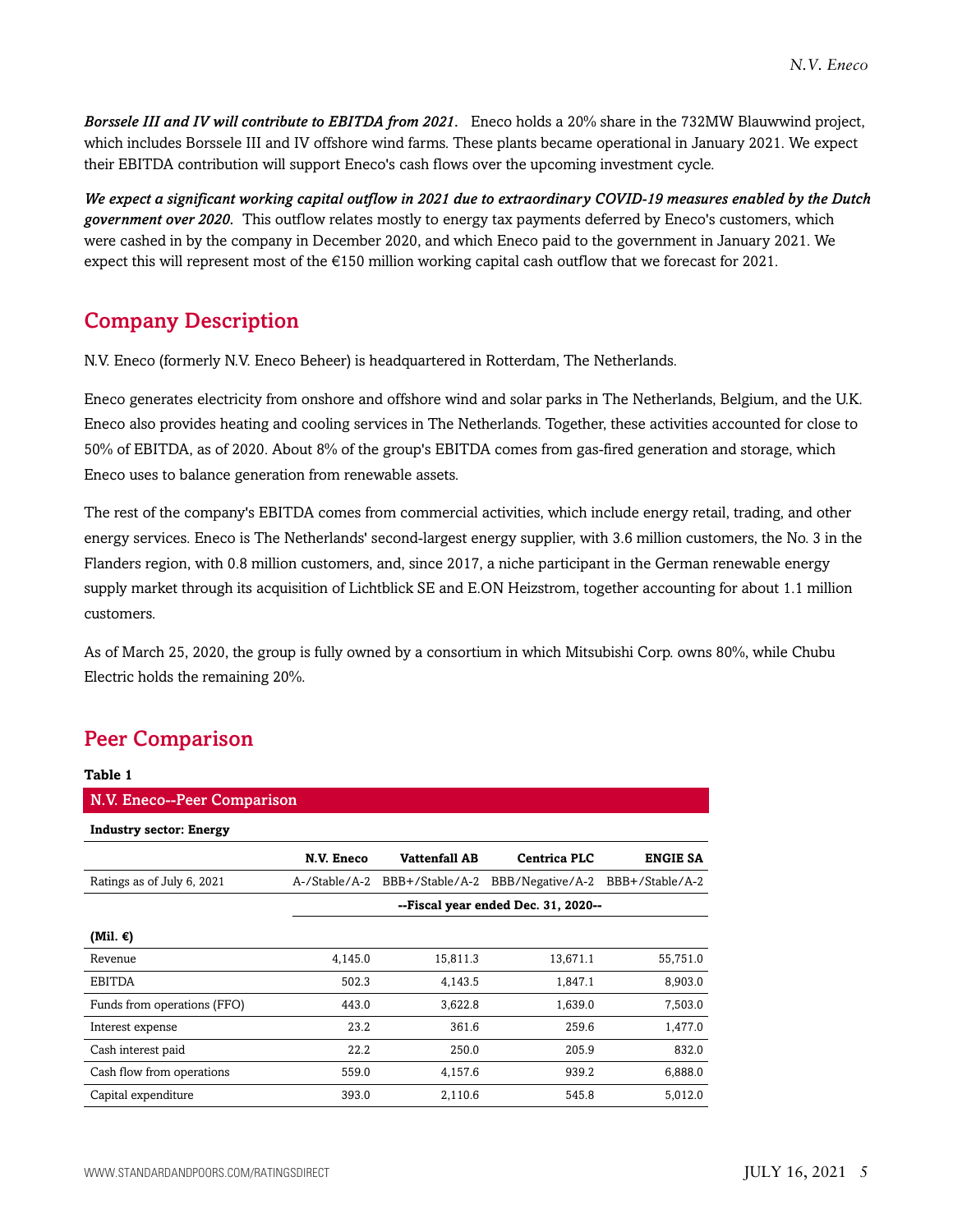#### **Table 1**

## N.V. Eneco--Peer Comparison (cont.)

**Industry sector: Energy**

|                                    | N.V. Eneco | <b>Vattenfall AB</b> | <b>Centrica PLC</b> | <b>ENGIE SA</b> |
|------------------------------------|------------|----------------------|---------------------|-----------------|
| Free operating cash flow (FOCF)    | 166.0      | 2,046.9              | 393.4               | 1,876.0         |
| Discretionary cash flow (DCF)      | 98.0       | 1,484.1              | 339.2               | 1,318.0         |
| Cash and short-term investments    | 496.0      | 5,596.2              | 1,879.5             | 12,912.0        |
| Debt                               | 503.1      | 11,548.1             | 6,229.9             | 42,791.0        |
| Equity                             | 2,948.0    | 12,028.6             | 2,153.0             | 31,817.0        |
| <b>Adjusted ratios</b>             |            |                      |                     |                 |
| EBITDA margin (%)                  | 12.1       | 26.2                 | 13.5                | 16.0            |
| Return on capital (%)              | 5.4        | 9.9                  | 7.7                 | 5.5             |
| EBITDA interest coverage (x)       | 21.6       | 11.5                 | 7.1                 | 6.0             |
| FFO cash interest coverage (x)     | 20.9       | 15.5                 | 9.0                 | 10.0            |
| Debt/EBITDA (x)                    | 1.0        | 2.8                  | 3.4                 | 4.8             |
| $FFO/debt$ $(\%)$                  | 88.1       | 31.4                 | 26.3                | 17.5            |
| Cash flow from operations/debt (%) | 111.1      | 36.0                 | 15.1                | 16.1            |
| $FOCF/debt$ $(\% )$                | 33.0       | 17.7                 | 6.3                 | 4.4             |
| $DCF/debt$ $(\%)$                  | 19.5       | 12.9                 | 5.4                 | 3.1             |

We compare Eneco against Vattenfall, ENGIE, and Centrica because these entities operate to different degrees in the energy supply industry, although with different business mixes. In particular, Vattenfall and Engie compete directly with Eneco in the Benelux region through different subsidiaries.

In general, Vattenfall and ENGIE benefit from a higher share of purely regulated distribution activities, combined with heating and subsidized renewable generation. We believe this mix compares favorably against that of Eneco, since we don't see district heating activities at par with purely regulated power or gas distribution operations. This, in addition to Eneco's significantly smaller scale compared with Vattenfall or ENGIE, results in a relatively weaker business risk profile. This is nevertheless compensated by Eneco's lower leverage relative to its business strength.

We believe Eneco's business is better positioned than Centrica. We see substantially more pressure in energy supply activities in the U.K., which is Centrica's home market, than in the Netherlands, Belgium, and Germany, where Eneco operates. Also, we believe that Eneco's renewable generation fleet compares favorably with that of Centrica, which is mostly a minority stake in nuclear and combined cycle gas turbine plants. This, in addition to Centrica's higher leverage, explains Eneco's higher SACP of 'bbb+' compared with 'bbb' for Centrica.

## <span id="page-5-0"></span>Business Risk: Satisfactory

*Eneco's business risk profile is mostly supported by 50% of EBITDA coming from low-risk segments.* Eneco's earnings quality benefits from subsidized renewable power generation in The Netherlands, Belgium, and the U.K., which provide a floor price, guaranteed return, or a feed-in tariff, respectively, depending on the location, for a period of 15 years, on average, from the start of operations. In addition, the company's district heating activities provide further earnings visibility, since this business has some characteristics of a regulated business, such as steady tariff structures and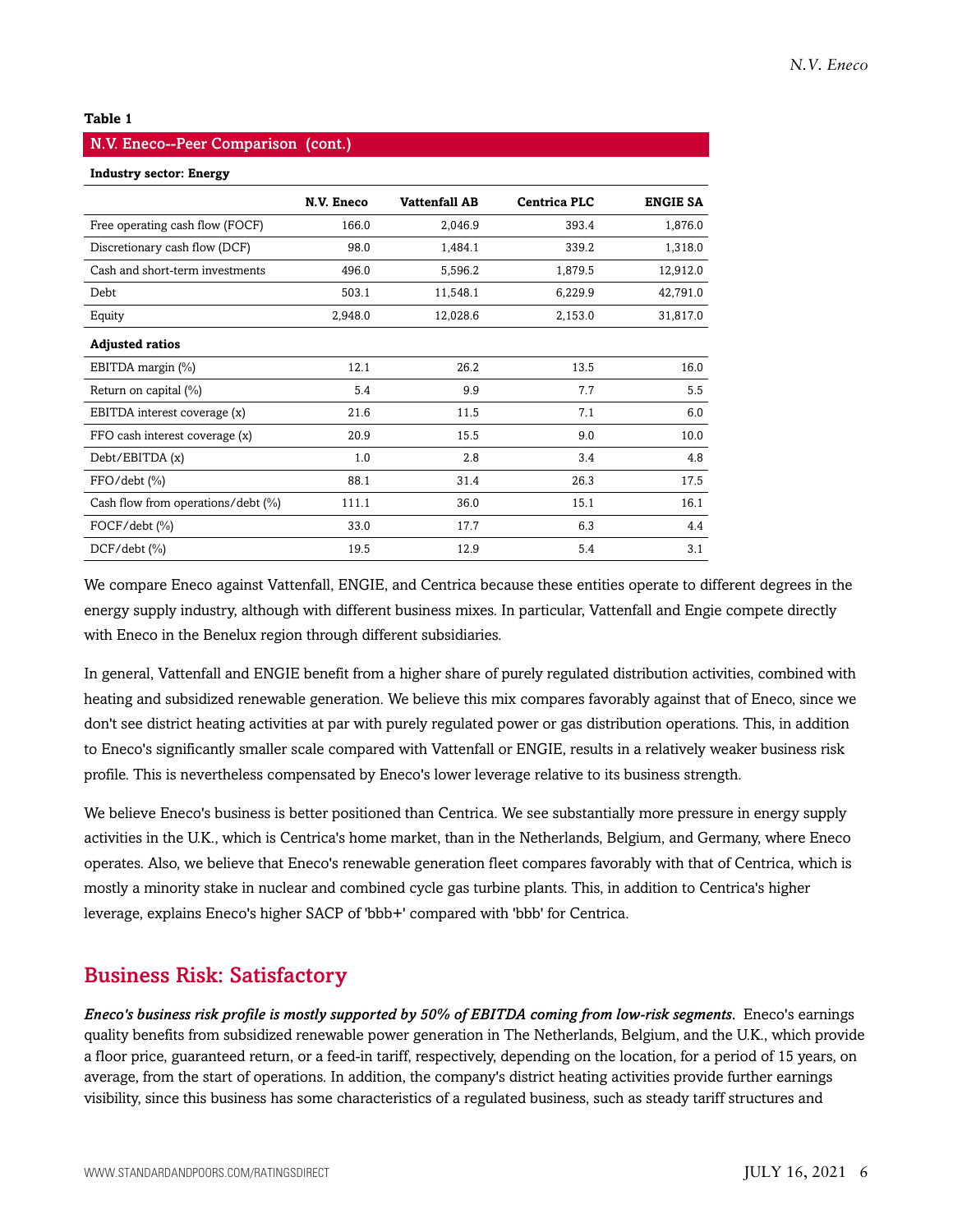monopoly-like regional operations. We estimate these segments will account for close to 50% of Eneco's EBITDA over the next two to three years, and that they'll add visibility and stability to the company's cash flows (see chart 1).

### **Chart 1**

### **Eneco EBITDA Mix 2020**

We expect Eneco's EBITDA mix to remain stable



Source: S&P Global Ratings.

We expect the commercial business, which includes residential customers, business customers, and energy solutions activities, will provide about 50% of the group's EBITDA over 2021-2023. Eneco targets to add about 1 million customers to its portfolio by 2025, which implies this segment will expand along with the rest of the group's activities.

*Renewable capacity and district heating will represent most of Eneco's investments, with growth in supply business driven mostly by acquisitions.* We expect 50% of Eneco's investments will be allocated to new wind offshore parks, namely Hollandse Kust Noord and Maasvlakte 2, which together will add about 250 megawatts (MW) capacity to the company's renewable generation fleet. In addition, we expect 25% of the capex will be allocated to the expansion of the district heating network. We expect growth in the supply segment to be driven by small-to-midsize acquisitions consistent with Eneco's historically cost-effective approach to expanding its customer base. We assume acquisitions close to  $\epsilon$ 200 million in 2021 and  $\epsilon$ 50 million in 2022.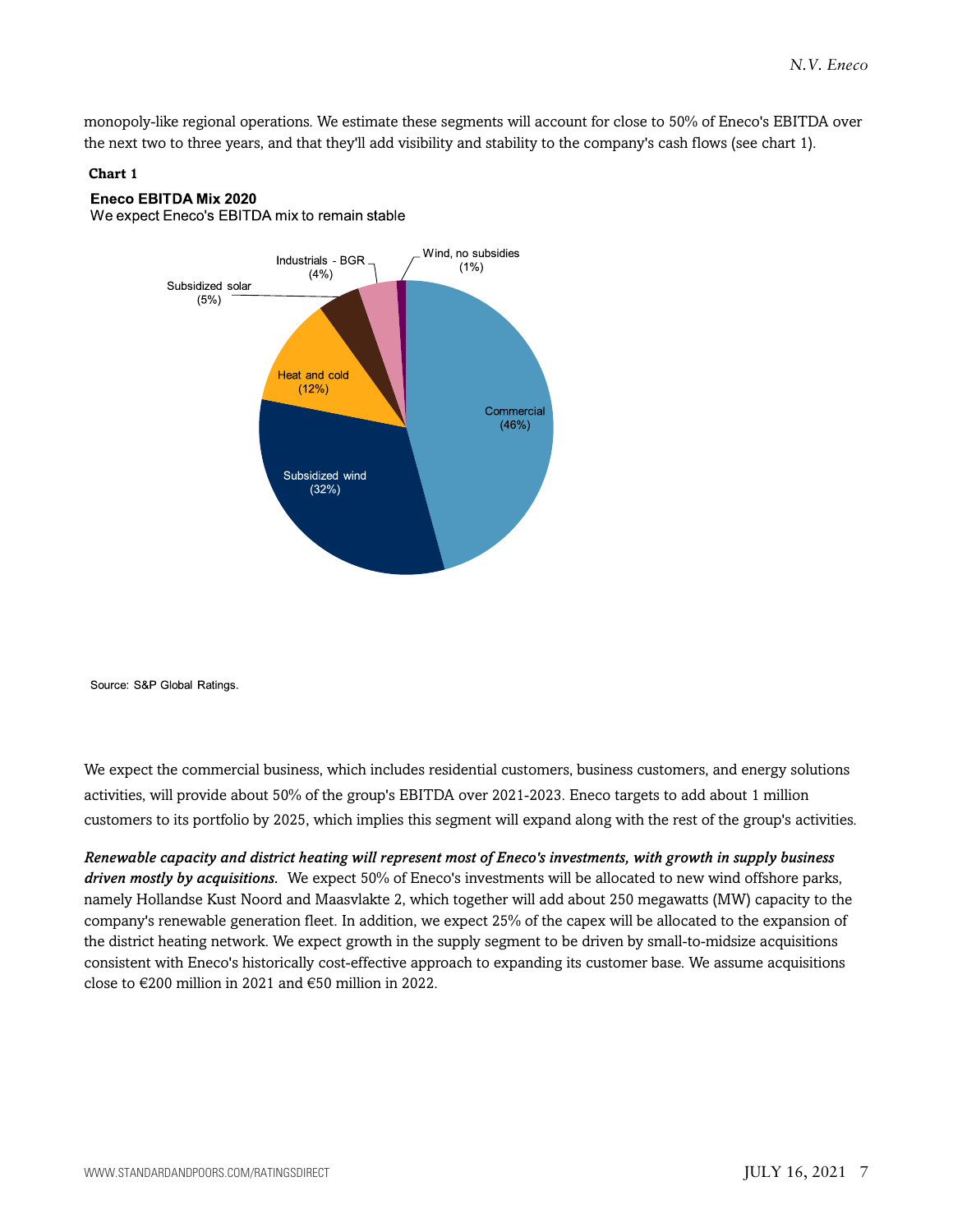#### **Chart 2**



## **Eneco's Capex Trajectory\***

Acceleraion is mostly in new wind capacity

a--Actual. f--Forecast. \*Does not include acquisitions. Source: S&P Global Ratings. Copyright © 2021 by Standard & Poor's Financial Services LLC. All rights reserved.

*Eneco aims at doubling its renewable capacity to 3.2 GW by 2025.* To this end, Eneco is participating with a 100% share in Maasvlakte 2 and 20% in Hollandse Kust Noord, which will represent a 100 MW and 150 MW add-ons to its renewable fleet, respectively, by 2023. We expect Eneco's participation in new offshore wind tenders will remain part of the company's core business as signaled by its recent strategic plan. However, we expect such capacity will be increasingly subsidy-free as new technologies become more cost-competitive and government support is redirected to electrification efforts from subsidy regimes.

*We see increasing merchant exposure on Eneco's renewable fleet over the medium term, but we believe risk management policies will mitigate this risk.* As of 2020, close to 80% of Eneco's renewable capacity benefits from subsidy schemes, with the rest representing capacity with expired subsidies. We expect subsidized capacity will decline gradually to 60%-75% by 2025 as subsidies expire in some of its plants and new subsidy-free capacity starts operations (see chart 3). Also, in our opinion, a stronger political commitment to the energy transition in Europe, which aims to double renewable capacity by 2050, is creating the conditions for increasing investments in renewables and therefore competition. This trend could potentially pressure purchase power agreement (PPA) prices and could also be a medium-to-long term risk, particularly as we expect Eneco's new capacity will come increasingly from subsidy-free tenders. We believe both trends will increase Eneco's exposure to power prices over the medium term.

However, we perceive Eneco's risk management policies as prudent since it hedges almost all of its price exposure over a period of three years. This compares with what we believe is the industry's common practice of hedging about 100% the current year, about 75% the second year, and about 50% the third year. In addition, the company's long-term PPA agreements in its first subsidy-free capacity mitigate investment recovery risk by providing contractual certainty with creditworthy offtakers. For example, Eneco closed a 25-year PPA agreement with the Dutch government for capacity at Maasvlakte 2, to be operational by 2023. Also, Eneco reached a long-term agreement with Amazon.com Inc. (AA/Stable/A-1+) for 130 MW of the 150 MW capacity to be built by 2023 at Hollandse Kust Noord. Moreover, we believe that Eneco has accumulated significant expertise over the past decade developing offshore wind capacity,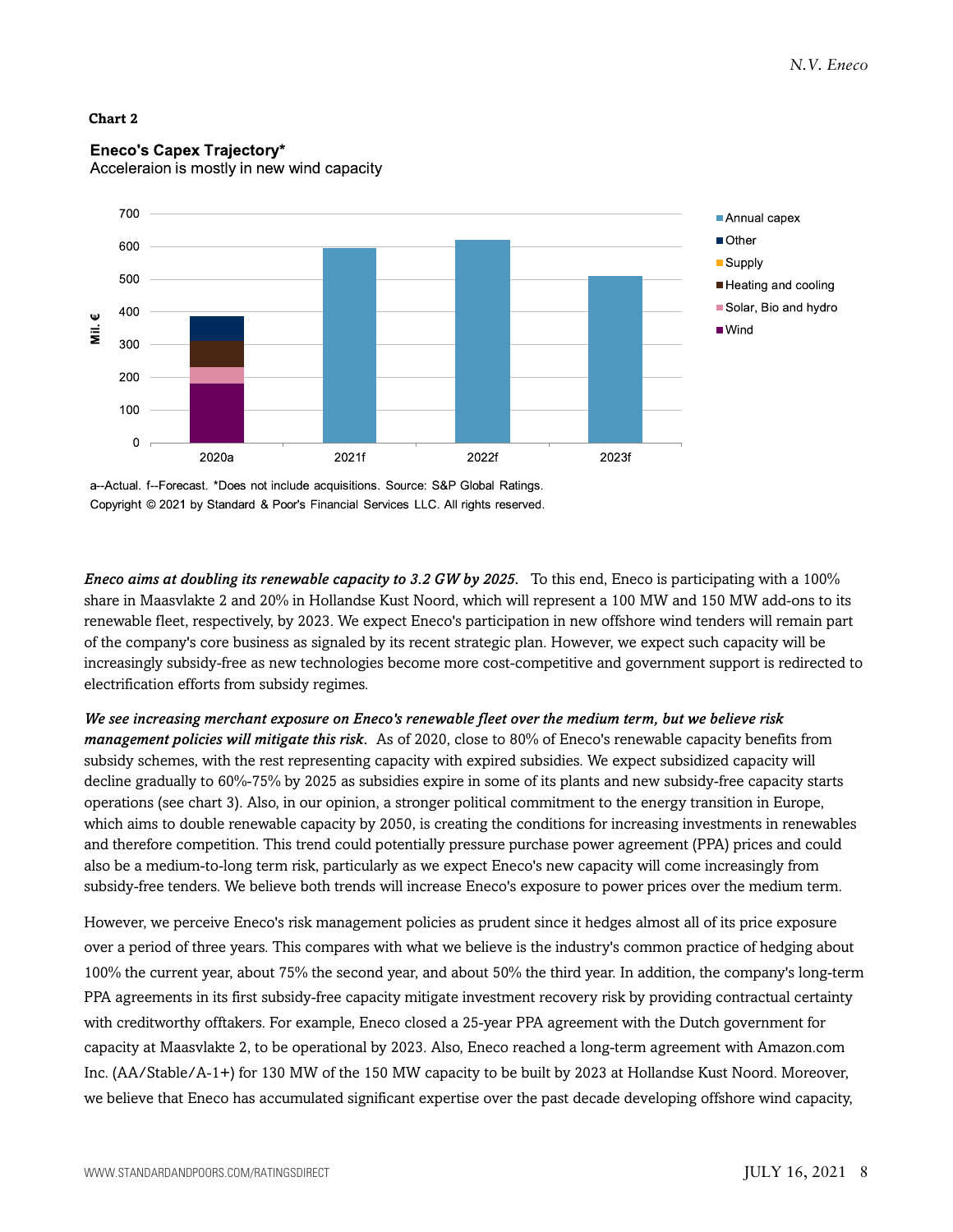which we expect will provide a competitive edge to the company when managing cost and development risks.

#### **Chart 3**



## **Eneco Renewable Capacity By Contract Type**

The expiration of subsidies will require prudent risk management

Copyright © 2021 by Standard & Poor's Financial Services LLC. All rights reserved.

*15% of Eneco's EBITDA comes from district heating, which we view as low risk and is an expanding business in the Netherlands.* The company's district heating activities provide a good degree of earnings visibility. We believe this business could grow in the Netherlands over the medium term, since the Dutch government aims to increase households connected to district heating to 1.5 million by 2030 from about 380,000 today, in an effort to phase out natural gas as the main source of heating, which still represents over 90% of heating sources for the close to 7 million Dutch households. We believe Eneco could seize these opportunities to expand its leading position in this segment and at the same time achieve sustainable growth. In fact, the company targets adding 300,000 customers to its network by 2035. We expect the government to determine a regulatory framework for this infrastructure over 2022, when we expect the approval of the Heat Act 2.0. A supportive framework could enhance Eneco's earnings profile and therefore support its credit quality.

*Eneco holds a leading position on its energy supply segment in the Netherlands and Belgium (22% of EBITDA), which benefits from the group's vertical integration, but this segment is inherently exposed to competition.* We believe competition is intensifying in Eneco's home markets with the entrance of non-utility players. Key challenges in this segment remain growth, digitization, and cost competitiveness. However, we believe that Eneco should be able to retain its edge, because it generates about 50% of the power that it sells through its own capacity and procurement rights. This provides the company with an advantage toward players with a lower electricity coverage ratio (power generated divided by power sold), particularly in a scenario of increasingly volatile power prices, which is likely as most European countries increase renewables in their generation mix.

a--Actual. f--Forecast. Source: S&P Global Ratings.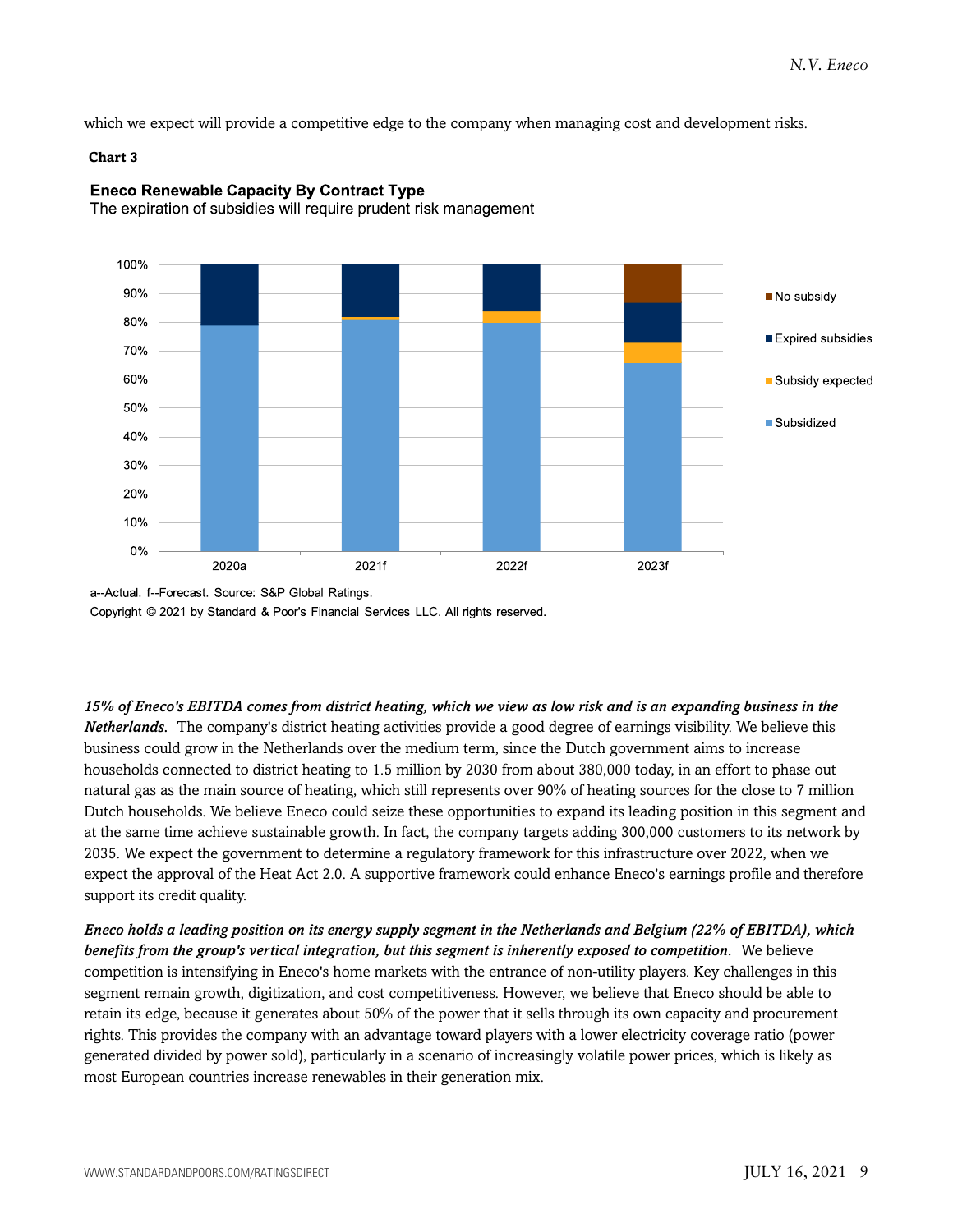## <span id="page-9-0"></span>Financial Risk: Modest

*We expect credit metrics will remain well above the downside trigger, despite increasing leverage to fund investments.* From the announcement of Eneco's sale process to its conclusion, the company's investment approach excluded any material expansion decisions to leave room for new shareholders to decide on the company's strategic direction. During this time, and also due to some delays in investments during the COVID-19 pandemic, the company has accumulated about €557 million in cash. Eneco will use this cash to fund investments, which we forecast at an average of €480 million, compared with about €340 million in 2019 and 2020. We expect EBITDA will expand by about 35% by 2023 compared with 2020, mostly due to improvement from digital-oriented initiatives and new capacity coming online by that year. We forecast these factors will result in FFO to debt declining to about 60% over 2021-2023 from 88% in 2020, which is nevertheless well above our 50% trigger for the current rating (see chart 4).

#### **Chart 4**



Eneco Will Accelerate Capex Over 2021-2023

Leverage will increase as Eneco consumes resources to finance capex

a--Actual. e--Estimate. f--Forecast.. \*Cash available for debt repayment: Operating cash flow less capex, acquisitions and dividends, and other minor cash adjustments. Source: S&P Global Ratings.

Copyright © 2021 by Standard & Poor's Financial Services LLC. All rights reserved.

*Despite Eneco's strong credit metrics, we don't see upside for the rating in the near term.* This is because we believe the company will use its financial headroom to expand its scale across its renewable, district heating, and supply segments, either with organic growth or acquisitions. In addition, we believe increasing competitive pressures could introduce some volatility at the group's energy supply segment. Also, we believe that Eneco's trading activities carry inherently more risk.

*We believe Eneco's financial policy will remain prudent, at least over the next three years.* We understand Eneco's financial policy will remain unchanged at least until 2023, supported by a shareholder agreement. This agreement includes a dividend payout ratio of 50% of the previous year's net income and maintaining Eneco's stand-alone credit quality at least in line with a 'bbb' SACP assessment. We don't see this stand-alone credit level as a target, but rather as a level of protection on the downside for Eneco. In our view, these financial measures are credit supportive.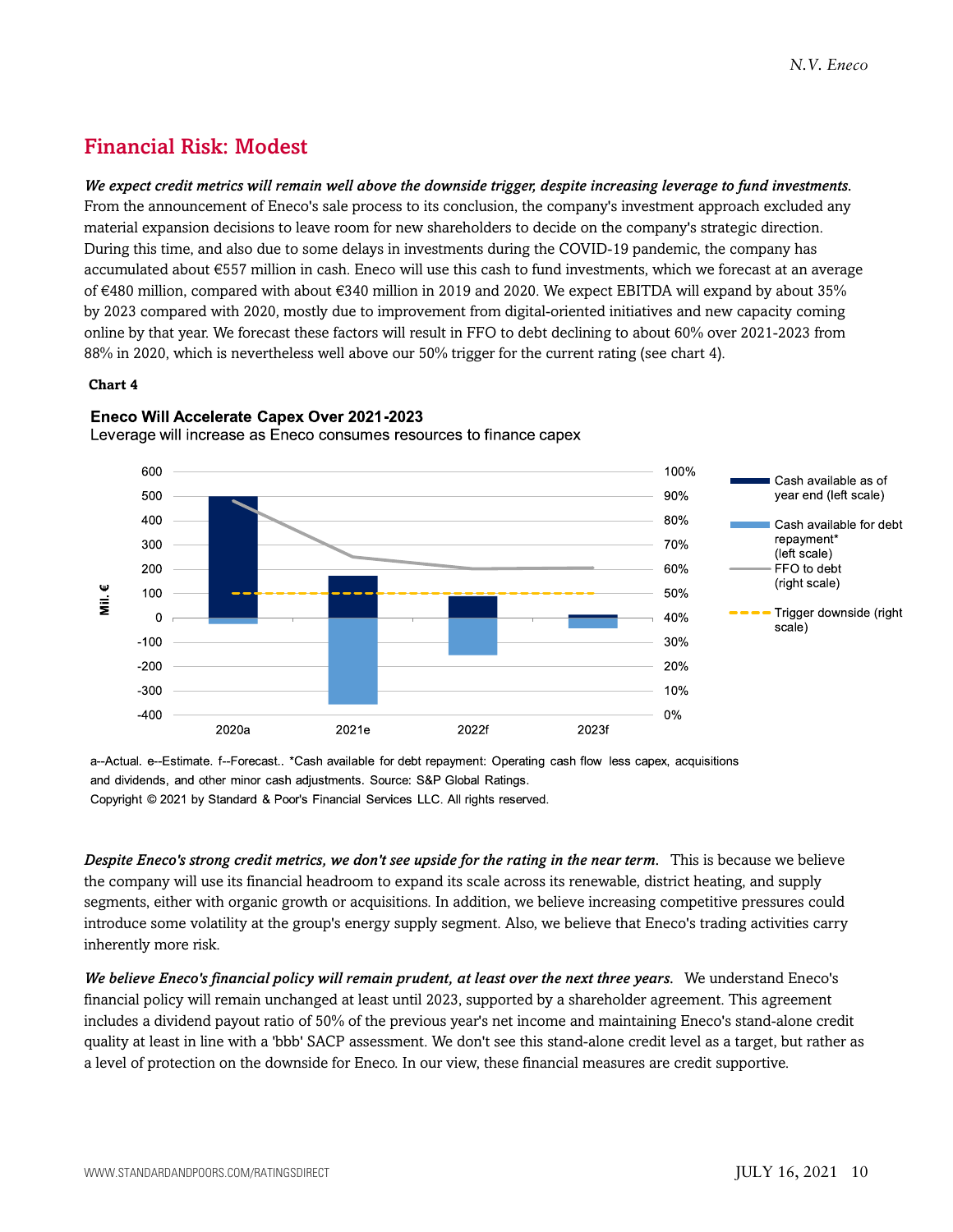## Financial summary

## **Table 2**

## N.V. Eneco--Financial Summary

#### **Industry sector: Energy**

|                                    | --Fiscal year ended Dec. 31-- |         |         |         |         |  |  |
|------------------------------------|-------------------------------|---------|---------|---------|---------|--|--|
|                                    | 2020                          | 2019    | 2018    | 2017    | $2016*$ |  |  |
| (Mil. $\epsilon$ )                 |                               |         |         |         |         |  |  |
| Revenue                            | 4,145.0                       | 4,330.0 | 4,156.0 | 3,355.0 | 2,746.0 |  |  |
| <b>EBITDA</b>                      | 502.3                         | 472.3   | 428.1   | 470.3   | 421.6   |  |  |
| Funds from operations (FFO)        | 443.0                         | 394.9   | 307.3   | 427.7   | 356.3   |  |  |
| Interest expense                   | 23.2                          | 22.4    | 49.8    | 42.6    | 41.3    |  |  |
| Cash interest paid                 | 22.2                          | 21.4    | 37.8    | 34.6    | 35.3    |  |  |
| Cash flow from operations          | 559.0                         | 461.9   | 446.3   | 756.7   | 325.3   |  |  |
| Capital expenditure                | 393.0                         | 350.9   | 251.3   | 160.7   | 306.3   |  |  |
| Free operating cash flow (FOCF)    | 166.0                         | 111.0   | 195.0   | 596.0   | 19.0    |  |  |
| Discretionary cash flow (DCF)      | 98.0                          | 43.0    | 131.0   | 596.0   | 19.0    |  |  |
| Cash and short-term investments    | 496.0                         | 479.0   | 446.0   | 347.0   | 278.0   |  |  |
| Gross available cash               | 496.0                         | 479.0   | 446.0   | 347.0   | 278.0   |  |  |
| Debt                               | 503.1                         | 461.8   | 405.2   | 719.5   | 471.1   |  |  |
| Equity                             | 2,948.0                       | 2,937.0 | 2,939.0 | 2,869.0 | 3,121.0 |  |  |
| <b>Adjusted ratios</b>             |                               |         |         |         |         |  |  |
| EBITDA margin (%)                  | 12.1                          | 10.9    | 10.3    | 14.0    | 15.4    |  |  |
| Return on capital (%)              | 5.4                           | 5.5     | 4.6     | 5.1     | 2.7     |  |  |
| EBITDA interest coverage (x)       | 21.6                          | 21.1    | 8.6     | 11.0    | 10.2    |  |  |
| FFO cash interest coverage (x)     | 20.9                          | 19.4    | 9.1     | 13.4    | 11.1    |  |  |
| Debt/EBITDA (x)                    | 1.0                           | 1.0     | 0.9     | 1.5     | 1.1     |  |  |
| FFO/debt (%)                       | 88.1                          | 85.5    | 75.8    | 59.4    | 75.6    |  |  |
| Cash flow from operations/debt (%) | 111.1                         | 100.0   | 110.2   | 105.2   | 69.1    |  |  |
| FOCF/debt (%)                      | 33.0                          | 24.0    | 48.1    | 82.8    | 4.0     |  |  |
| $DCF/debt$ (%)                     | 19.5                          | 9.3     | 32.3    | 82.8    | 4.0     |  |  |

\*Financial figures for 2016 are pre-unbundling.

## Reconciliation

## **Table 3**

## N.V. Eneco--Reconciliation Of Reported Amounts With S&P Global Ratings' Adjusted Amounts (Mil. €)

**--Fiscal year ended Dec. 31, 2020--**

#### **N.V. Eneco reported amounts**

|                                            | <b>Debt</b> | Shareholders'<br>equity | Revenue | <b>EBITDA</b> | Operating<br>income | Interest<br>expense | <b>S&amp;P Global</b><br>Ratings'<br>adjusted<br><b>EBITDA</b> | Cash flow<br>from<br>operations | Capital<br>expenditure |
|--------------------------------------------|-------------|-------------------------|---------|---------------|---------------------|---------------------|----------------------------------------------------------------|---------------------------------|------------------------|
| Reported                                   | 599.0       | 2.942.0                 | 4.148.0 | 484.0         | 163.0               | 11.0                | 502.3                                                          | 551.0                           | 385.0                  |
| <b>S&amp;P Global Ratings' adjustments</b> |             |                         |         |               |                     |                     |                                                                |                                 |                        |
| Cash taxes paid                            | --          | --                      | --      | --            | --                  | --                  | (37.0)                                                         | $\overline{\phantom{a}}$        | $- -$                  |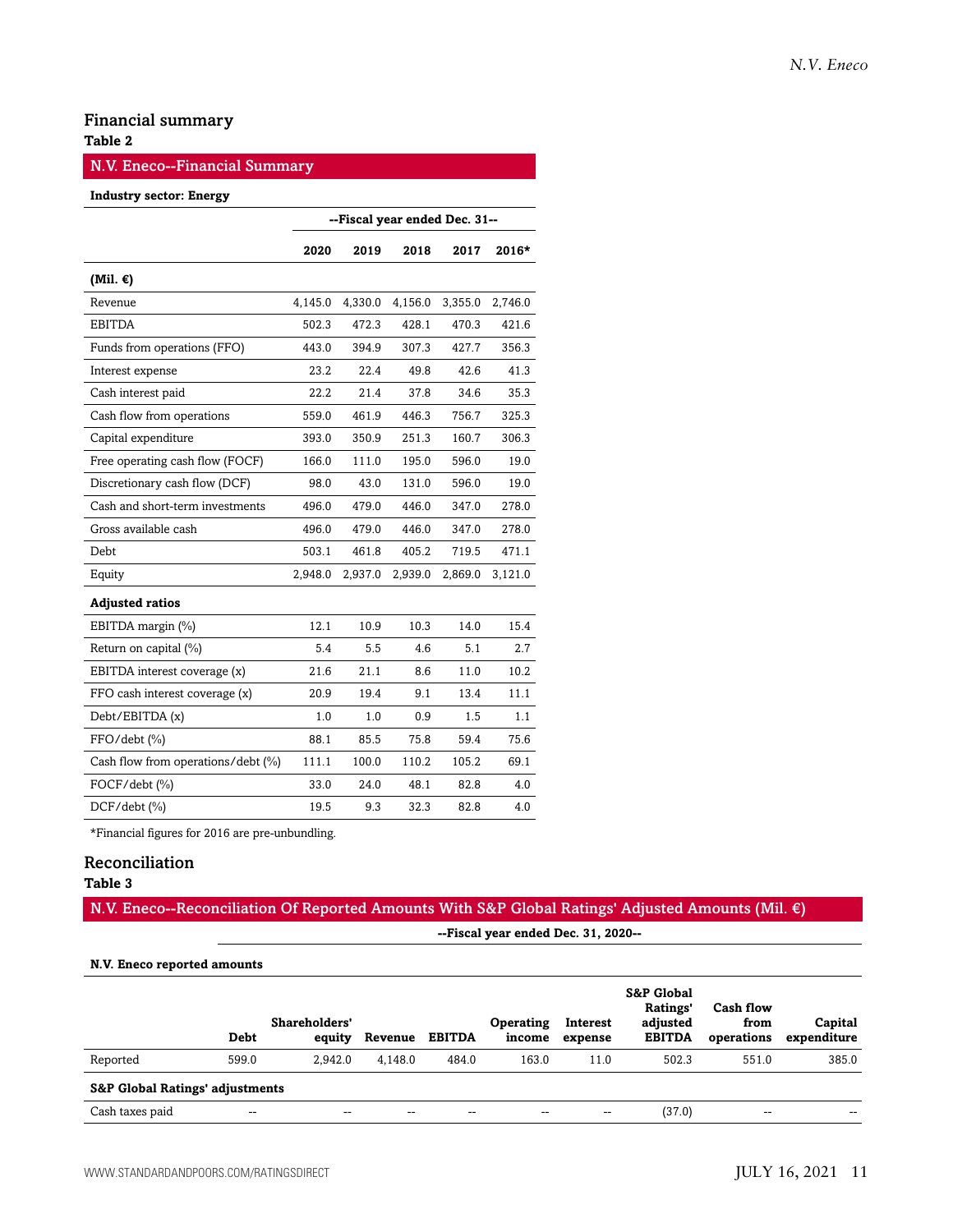#### **Table 3**

| N.V. Eneco--Reconciliation Of Reported Amounts With S&P Global Ratings' Adjusted Amounts (Mil.<br>$\epsilon$ ) (cont.) |                          |                          |                |                |                |                |                |                |     |
|------------------------------------------------------------------------------------------------------------------------|--------------------------|--------------------------|----------------|----------------|----------------|----------------|----------------|----------------|-----|
| Cash interest paid                                                                                                     | $\overline{a}$           | $\sim$ $\sim$            | $\overline{a}$ | $\overline{a}$ | $\overline{a}$ | --             | (21.0)         | $\overline{a}$ |     |
| Reported lease<br>liabilities                                                                                          | 229.0                    |                          |                |                | $\overline{a}$ | --             |                | --             |     |
| Postretirement<br>benefit<br>obligations/deferred<br>compensation                                                      | 3.0                      |                          |                |                |                |                |                |                |     |
| Accessible cash and<br>liquid investments                                                                              | (496.0)                  |                          |                |                |                |                |                |                |     |
| Capitalized interest                                                                                                   | $\overline{\phantom{a}}$ | $\overline{\phantom{a}}$ | --             | $\overline{a}$ | $\overline{a}$ | 6.0            | $\overline{a}$ | $\overline{a}$ |     |
| Dividends received<br>from equity<br>investments                                                                       | --                       |                          | $\overline{a}$ | 12.0           | --             | --             |                | --             |     |
| Power purchase<br>agreements                                                                                           | 69.1                     | $\sim$                   | --             | 9.3            | 1.2            | 1.2            | (1.2)          | 8.0            | 8.0 |
| Asset-retirement<br>obligations                                                                                        | 99.0                     |                          |                |                | --             | 5.0            |                | --             |     |
| Nonoperating income<br>(expense)                                                                                       | --                       |                          |                | --             | 22.0           | --             | $=$            | $-$            |     |
| Noncontrolling<br>interest/minority<br>interest                                                                        | --                       | 6.0                      | --             | --             | $\overline{a}$ | --             | $=$            | $\overline{a}$ |     |
| Revenue: Other                                                                                                         | $\overline{a}$           | $\mathbf{u}$             | (3.0)          | (3.0)          | (3.0)          | $\overline{a}$ | $=$            | $-$            |     |
| Total adjustments                                                                                                      | (95.9)                   | 6.0                      | (3.0)          | 18.3           | 20.2           | 12.2           | (59.2)         | 8.0            | 8.0 |
| <b>S&amp;P Global Ratings' adjusted amounts</b>                                                                        |                          |                          |                |                |                |                |                |                |     |

|          |       |         |                       |       |             |         |                                   | Cash flow |                                   |
|----------|-------|---------|-----------------------|-------|-------------|---------|-----------------------------------|-----------|-----------------------------------|
|          | Debt  | Eauity  | <b>Revenue EBITDA</b> |       | <b>EBIT</b> | expense | Interest Funds from<br>operations | from      | Capital<br>operations expenditure |
| Adjusted | 503.1 | 2.948.0 | 4.145.0               | 502.3 | 183.2       | 23.2    | 443.0                             | 559.0     | 393.0                             |

## <span id="page-11-0"></span>Liquidity: Adequate

We view Eneco's liquidity position as adequate, supported by its cash position as of March 31, 2021. The company's access to two different committed revolving credit facilities (RCF) also enhances the group's assessment. We believe these sources will provide support amid Eneco's expansive phase, which we believe will intensify over 2021-2023 to achieve strategic goals. We expect Eneco to be able to maintain a sources-over-uses ratio well above 1.2x over the next 12 months.

| <b>Principal liquidity sources</b>                            | <b>Principal liquidity uses</b>                                 |  |  |  |
|---------------------------------------------------------------|-----------------------------------------------------------------|--|--|--|
| • Cash and liquid investments of $\epsilon$ 281 million as of | • Debt maturities of about $\epsilon$ 60 million in the next 12 |  |  |  |
| March 31, 2021.                                               | months related to project finance debt.                         |  |  |  |
| • Undrawn committed credit lines of $€800$ million            | • Projected working capital outflows of $\epsilon$ 114 million. |  |  |  |
| with a five-year maturity starting July 2021.                 | Capex of about $€460$ million.                                  |  |  |  |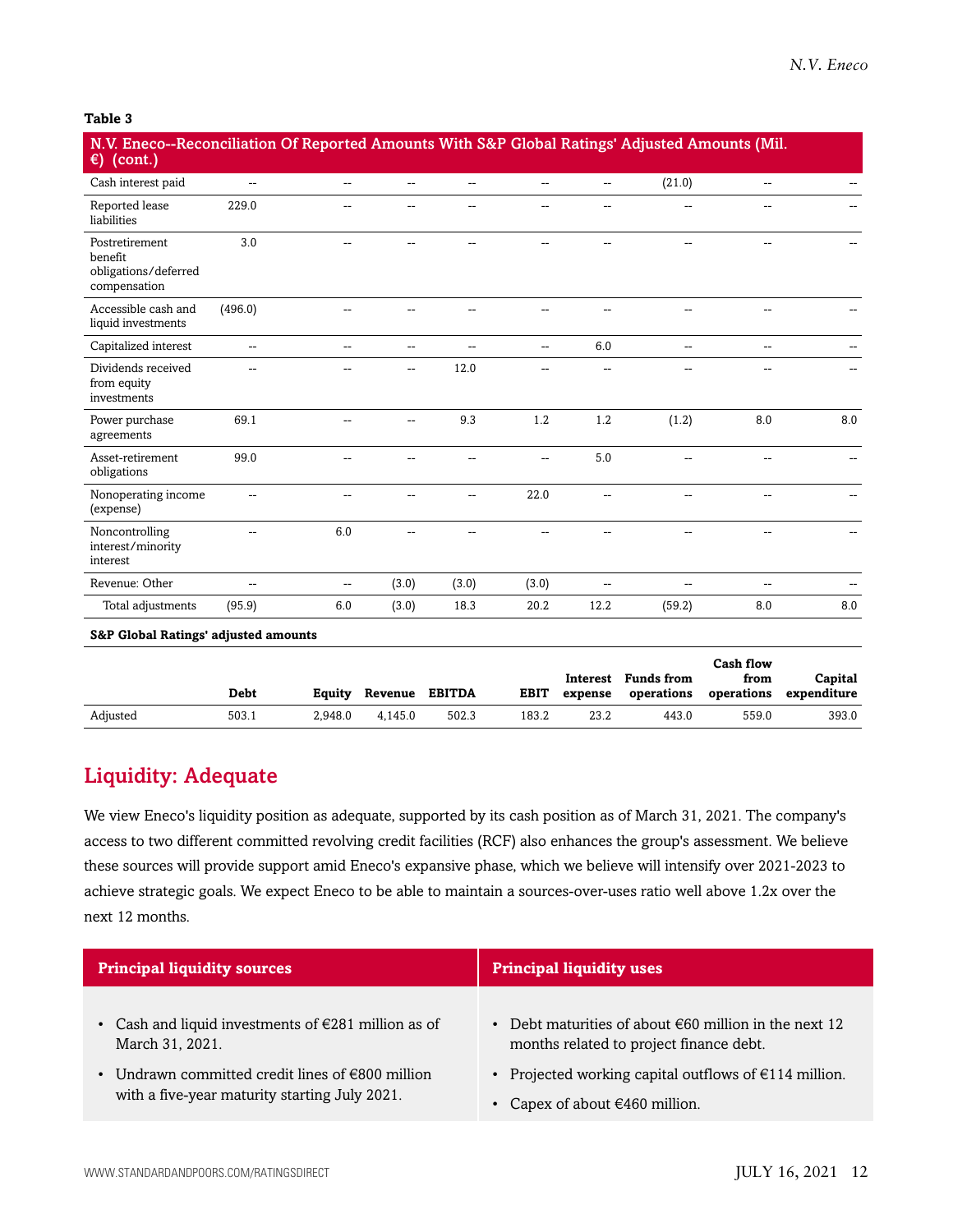- Projected cash FFO of about €470 million over the next 12 months.
- Acquisitions of about €200 million.
- Dividend distributions of about 50% of previous year's net income.

#### Debt maturities

Eneco's maturities include a €150 million Euro commercial paper loan in 2021 and £100 million and €50 million bank loans due in 2022. In addition, maturities related to Eneco's nonrecourse project finance debt amount, on average, to €60 million per year over 2021 and 2022.

## <span id="page-12-0"></span>Covenant Analysis

<span id="page-12-1"></span>We are not aware that Eneco's new revolving credit facility is subject to financial covenants.

## Group Influence

*Our ratings on Eneco are boosted by potential extraordinary support from Mitsubishi, the main shareholder.* As of March 25, 2020, Eneco is fully owned by a consortium in which Mitsubishi Corp. (A/Stable/A-1) owns 80% of the total shares and Chubu Electric (not rated) owns the remaining 20%. We assume Mitsubishi has the ability and willingness to provide financial support to Eneco, given the integrated utility company's relevance for the group's long-term strategy. Such extraordinary support is beyond what we capture in Eneco's stand-alone credit profile (SACP), supported by its existing business operations. As such, we apply a one-notch positive adjustment to our 'bbb+' assessment of Eneco's SACP, resulting in the 'A-' issuer credit rating.

We understand Eneco will be key in Mitsubishi's aim to develop a European renewable platform. Mitsubishi intends to use Eneco's expertise and well-balanced portfolio from generation to retail as a platform to expand its footprint across Europe and Asia, among other regions. For example, Eneco's expertise in wind power generation would support Mitsubishi in its offshore wind business in Japan. Furthermore, some of Eneco's business solutions could be rolled out to Mitsubishi's retail operations in the Japanese market. We also note that benefits will run in both directions. Eneco will be able to expand its customer solutions offerings by benefitting from Mitsubishi's experience in the automobile industry, artificial intelligence, living essentials, and internet of things.

We see Mitsubishi as a long-term investor with no short-term return pressures. We understand Mitsubishi will focus on expanding Eneco's business sustainably rather than seeking short-term returns. In our opinion, this will allow Eneco to remain a financially robust company on a stand-alone basis and support its long-term credit quality.

## <span id="page-12-2"></span>Ratings Score Snapshot

Issuer Credit Rating A-/Stable/A-2 Business risk: Satisfactory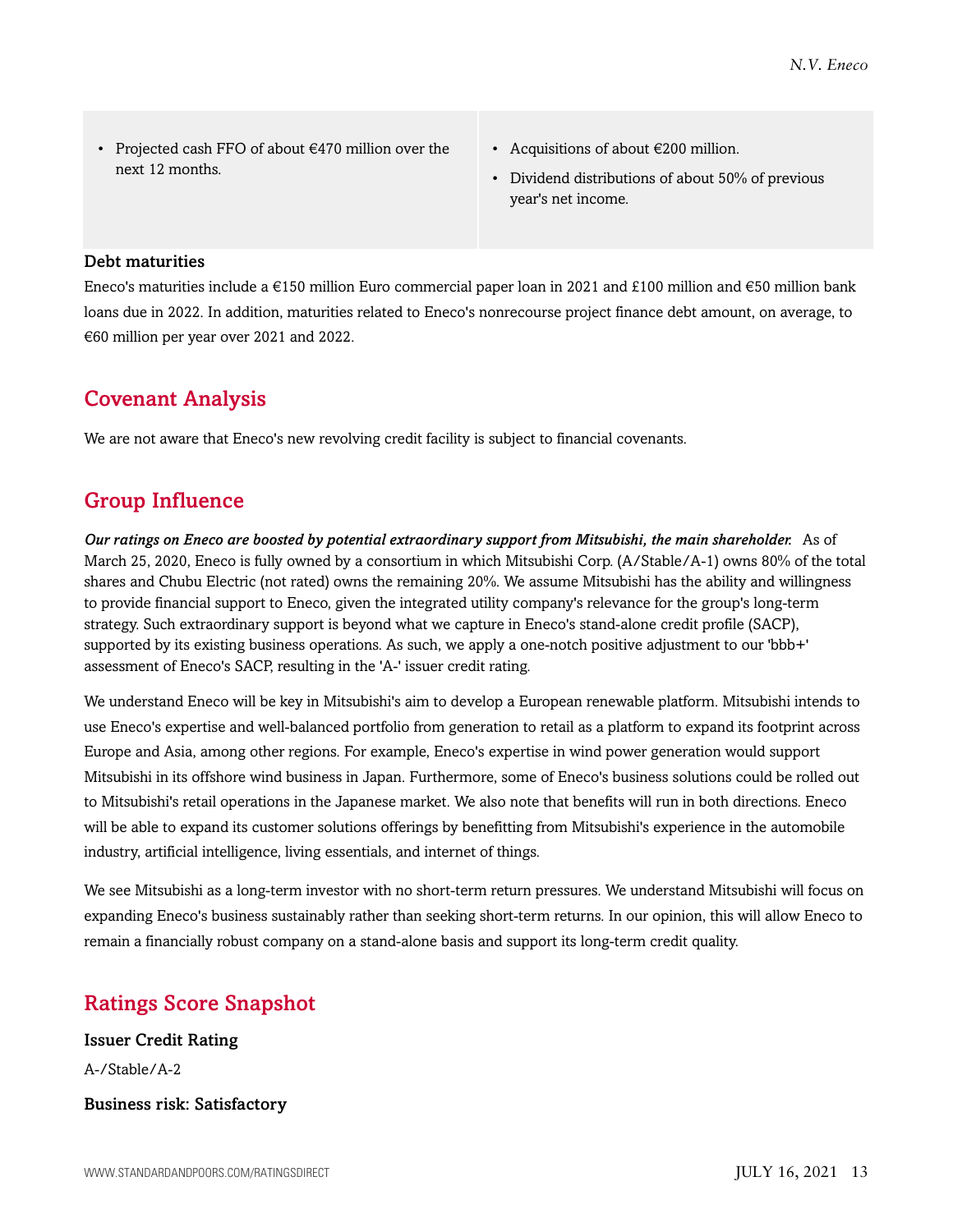- Country risk: Very low
- Industry risk: Moderately high
- Competitive position: Satisfactory

## Financial risk: Modest

• Cash flow/leverage: Modest

## Anchor: bbb+

## **Modifiers**

- Diversification/portfolio effect: Neutral (no impact)
- Capital structure: Neutral (no impact)
- Financial policy: Neutral (no impact)
- Liquidity: Adequate (no impact)
- Management and governance: Satisfactory (no impact)
- Comparable rating analysis: Neutral (no impact)

## Stand-alone credit profile : bbb+

- Group credit profile: a
- <span id="page-13-0"></span>• Entity status within group: Moderately strategic (+1 notch from SACP)

## Related Criteria

- General Criteria: Group Rating Methodology, July 1, 2019
- Criteria | Corporates | General: Corporate Methodology: Ratios And Adjustments, April 1, 2019
- General Criteria: Methodology For Linking Long-Term And Short-Term Ratings, April 7, 2017
- Criteria | Corporates | General: Methodology And Assumptions: Liquidity Descriptors For Global Corporate Issuers, Dec. 16, 2014
- Criteria | Corporates | Industrials: Key Credit Factors For The Unregulated Power And Gas Industry, March 28, 2014
- Criteria | Corporates | General: Corporate Methodology, Nov. 19, 2013
- General Criteria: Country Risk Assessment Methodology And Assumptions, Nov. 19, 2013
- General Criteria: Methodology: Industry Risk, Nov. 19, 2013
- General Criteria: Methodology: Management And Governance Credit Factors For Corporate Entities, Nov. 13, 2012
- General Criteria: Principles Of Credit Ratings, Feb. 16, 2011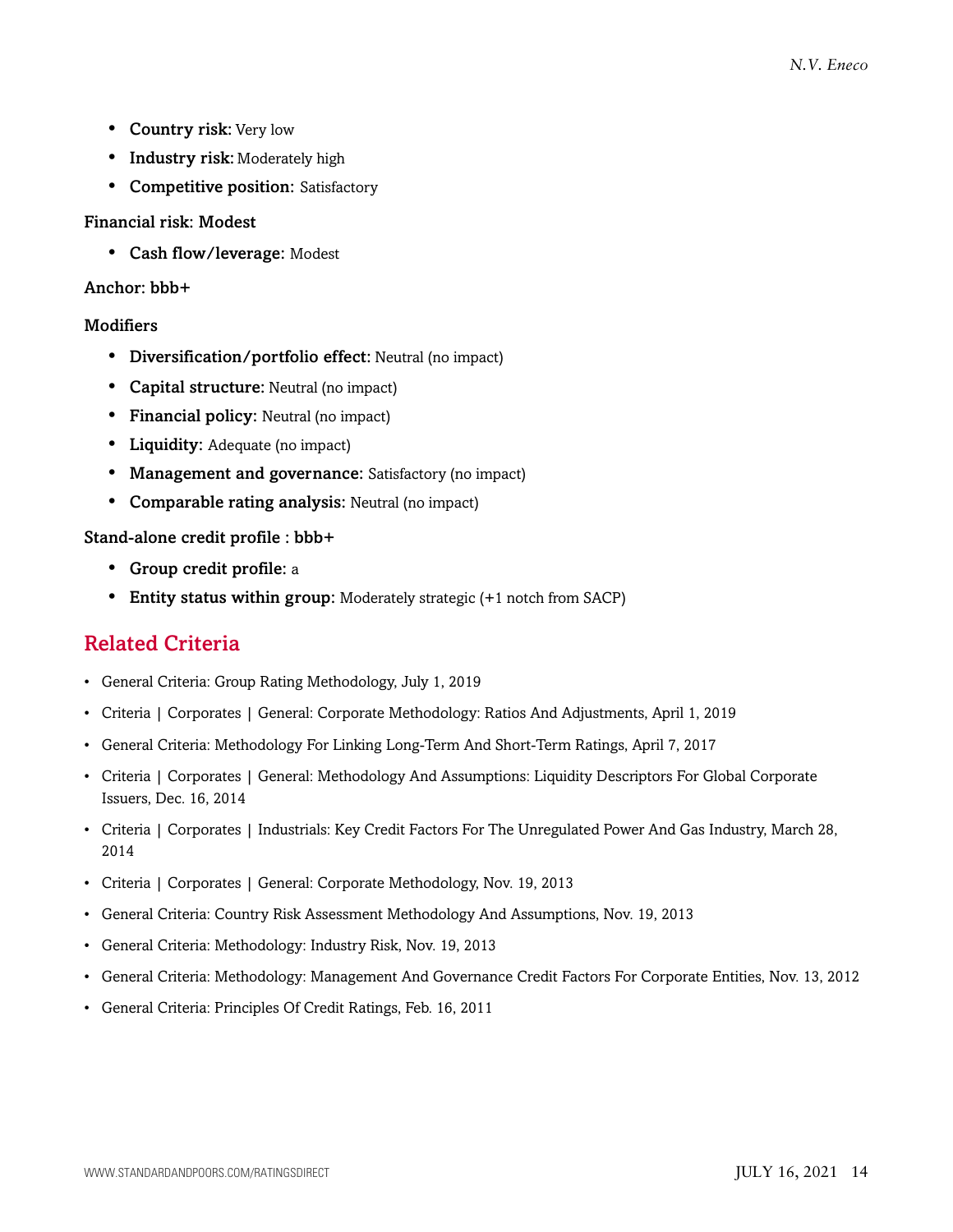## <span id="page-14-0"></span>Related Research

• The Energy Transition And The Diverging Credit Path For European Utilities. Feb 16, 2021.

| <b>Business And Financial Risk Matrix</b> |                   |                               |              |             |            |                  |  |  |
|-------------------------------------------|-------------------|-------------------------------|--------------|-------------|------------|------------------|--|--|
|                                           |                   | <b>Financial Risk Profile</b> |              |             |            |                  |  |  |
| <b>Business Risk Profile</b>              | Minimal           | <b>Modest</b>                 | Intermediate | Significant | Aggressive | Highly leveraged |  |  |
| Excellent                                 | $a$ aa $/a$ a $+$ | aa                            | $a+/a$       | $a-$        | bbb        | bbb-/bb+         |  |  |
| Strong                                    | aa/aa-            | $a+/a$                        | $a$ -/ $bbb$ | bbb         | $bb+$      | bb               |  |  |
| <b>Satisfactory</b>                       | $a/a-$            | $bbb +$                       | bbb/bbb-     | $bbb-/bb+$  | bb         | $b+$             |  |  |
| Fair                                      | bbb/bbb-          | bbb-                          | $bb+$        | bb          | bb-        | $\mathbf b$      |  |  |
| Weak                                      | $bb+$             | $bb+$                         | bb           | bb-         | $b+$       | $b/b$ -          |  |  |
| Vulnerable                                | bb-               | bb-                           | $bb-7b+$     | $b+$        | b          | $b-$             |  |  |

| Ratings Detail (As Of July 16, 2021)* |                    |
|---------------------------------------|--------------------|
| N.V. Eneco                            |                    |
| <b>Issuer Credit Rating</b>           | A-/Stable/A-2      |
| Commercial Paper                      |                    |
| Local Currency                        | $A-2$              |
| <b>Issuer Credit Ratings History</b>  |                    |
| 31-Mar-2020                           | A-/Stable/A-2      |
| 04-Dec-2019                           | BBB+/Watch Pos/A-2 |
| 24-Nov-2016                           | BBB+/Stable/A-2    |
| 20-Sep-2016                           | A-/Watch Neg/A-2   |
| <b>Related Entities</b>               |                    |
| Mitsubishi Corp.                      |                    |
| <b>Issuer Credit Rating</b>           | A/Stable/A-1       |
| Commercial Paper                      |                    |
| Local Currency                        | $A-1$              |
| Subordinated                          | BBB+               |
| Mitsubishi Corp. Finance PLC          |                    |
| <b>Issuer Credit Rating</b>           | A/Stable/A-1       |
| Commercial Paper                      |                    |
| Foreign Currency                      | $A-1$              |
| Mitsubishi International Corp.        |                    |
| <b>Issuer Credit Rating</b>           | A/Stable/A-1       |
| Commercial Paper                      | $A-1$              |
| New Century Insurance Co. Ltd.        |                    |
| <b>Financial Strength Rating</b>      |                    |
| Local Currency                        | A/Stable/--        |
| <b>Issuer Credit Rating</b>           |                    |
| Local Currency                        | A/Stable/--        |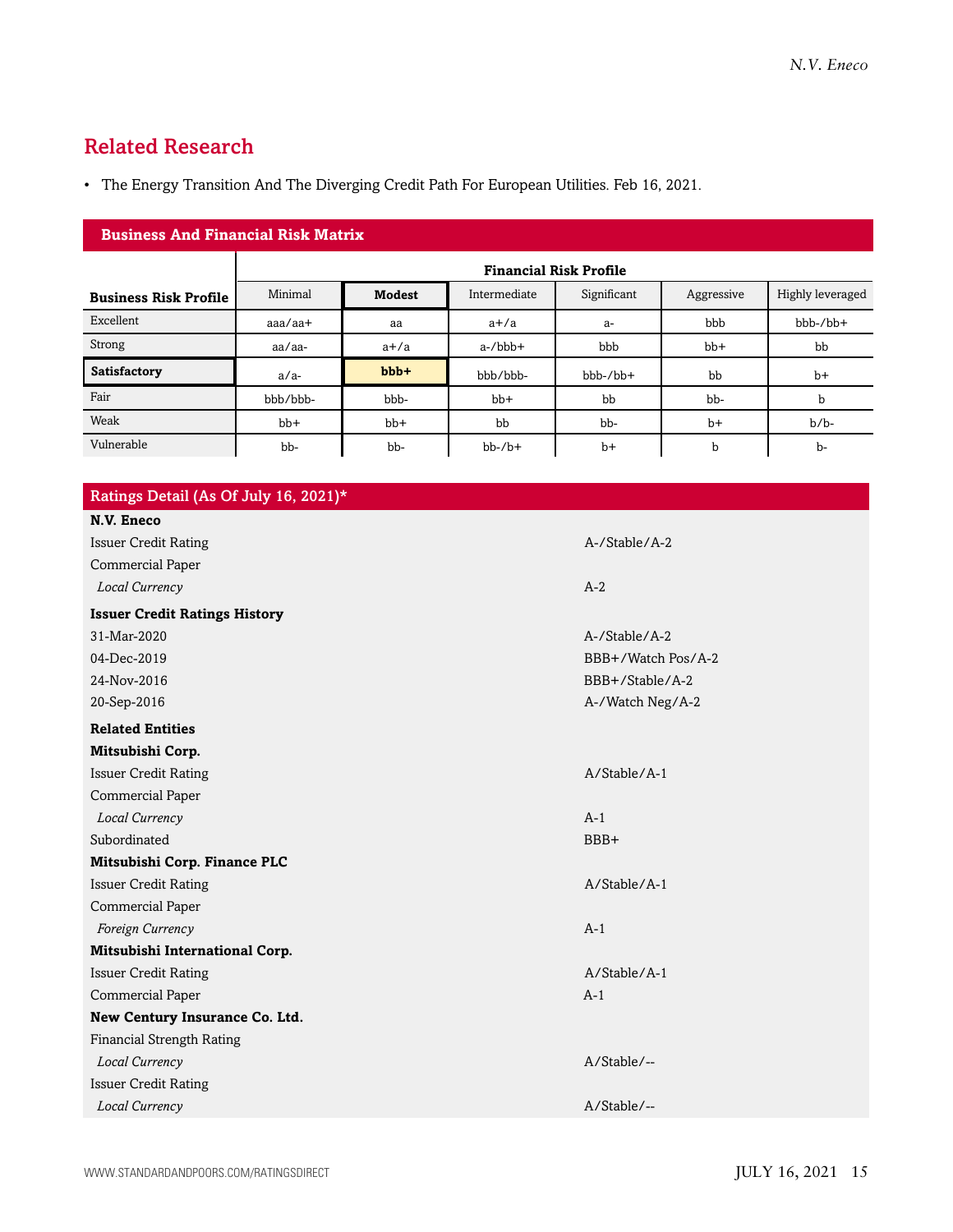#### Ratings Detail (As Of July 16, 2021)\*(cont.)

\*Unless otherwise noted, all ratings in this report are global scale ratings. S&P Global Ratings' credit ratings on the global scale are comparable across countries. S&P Global Ratings' credit ratings on a national scale are relative to obligors or obligations within that specific country. Issue and debt ratings could include debt guaranteed by another entity, and rated debt that an entity guarantees.

## **Additional Contact:**

Industrial Ratings Europe; Corporate\_Admin\_London@spglobal.com